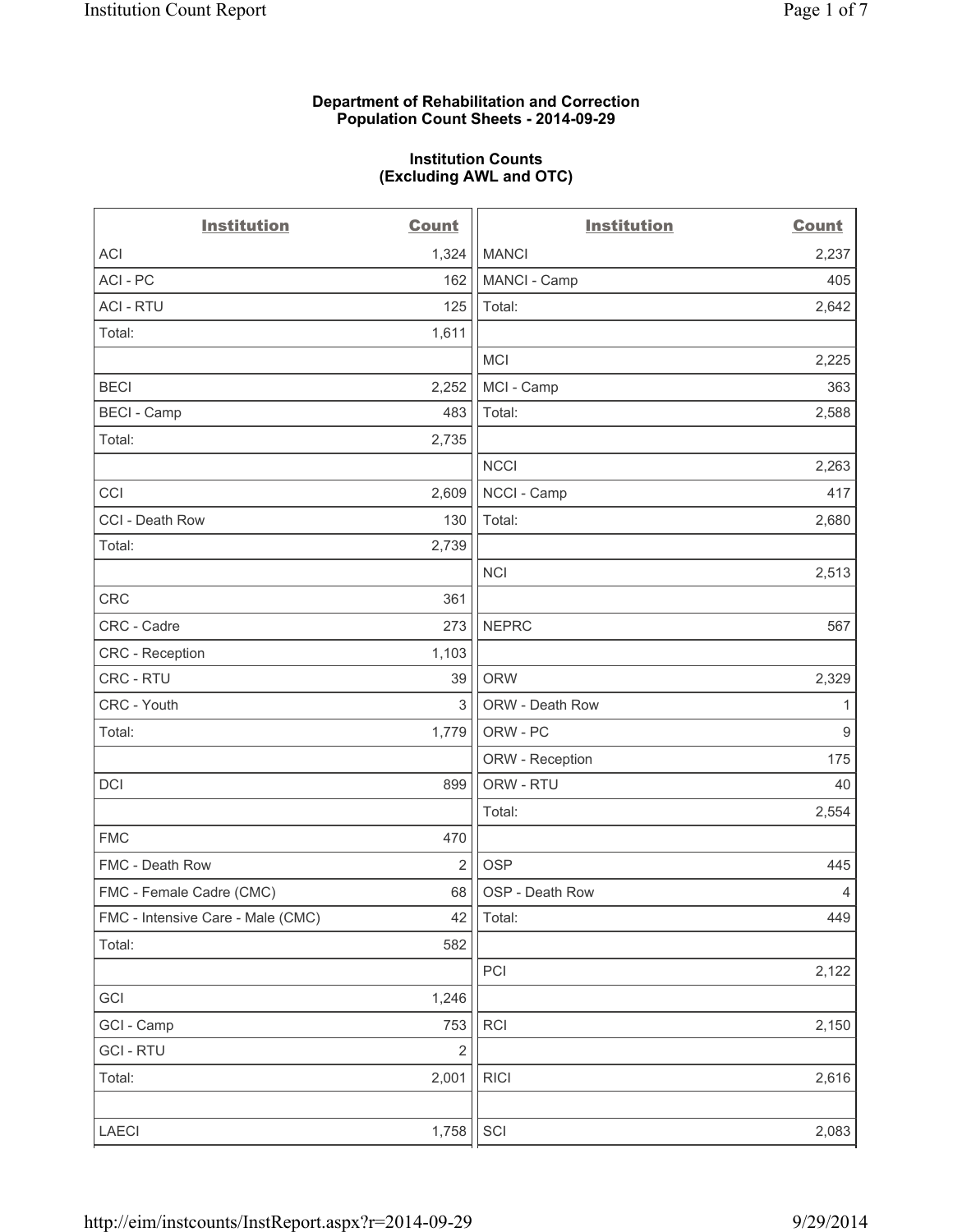| LECI                     | 1,964 | <b>SOCF</b>      |                          | 1,100  |
|--------------------------|-------|------------------|--------------------------|--------|
| LECI - Camp              | 181   | SOCF - RTU       |                          | 64     |
| Total:                   | 2,145 | Total:           |                          | 1,164  |
| LOCI                     | 2,256 | <b>TCI</b>       |                          | 1,059  |
|                          |       | TCI - Camp       |                          | 452    |
| LORCI                    | 278   | Total:           |                          | 1,511  |
| LORCI - Cadre            | 234   |                  |                          |        |
| <b>LORCI - Reception</b> | 1,101 | <b>TOCI</b>      |                          | 1,023  |
| Total:                   | 1,613 | <b>TOCI - PC</b> |                          | 16     |
|                          |       | Total:           |                          | 1,039  |
| <b>MACI</b>              | 1,012 |                  |                          |        |
| MACI - Minimum           | 1,424 | <b>WCI</b>       |                          | 1,299  |
| Total:                   | 2,436 | WCI - RTU        |                          | 93     |
|                          |       | Total:           |                          | 1,392  |
|                          |       |                  |                          |        |
|                          |       |                  | <b>Total Population:</b> | 50,624 |

\* The Total Population includes 37 Offenders with Reason Codes 30 & 31. \*\* The Total Population includes 30 Offenders with Reason Code 0A.

## **Male Population by Security Level (Include AWL and Exclude OTC)**

| <b>Security Level</b>  | <b>Body</b> | <b>AWL</b> | $(-OTC)$ | <b>Total</b> |
|------------------------|-------------|------------|----------|--------------|
| Total Level 5          | 115         |            |          | 115          |
| Total Level 4          | 1,761       | 20         | 18       | 1,763        |
| Total Level 3          | 11,138      | 114        | 76       | 11,176       |
| Total Level 2          | 17,629      | 237        | 158      | 17,708       |
| Total Level 1          | 15,663      | 229        | 124      | 15,768       |
| <b>Total Death Row</b> | 138         |            |          | 138          |
| <b>Total Male</b>      | 46,444      | 602        | 378      | 46,668       |

## **Female Population by Institution (Include AWL and Exclude OTC)**

| <b>Institution</b>       | <b>Body</b> | <b>AWL</b> | $(-OTC)$ | <b>Total</b> |
|--------------------------|-------------|------------|----------|--------------|
| <b>DCI</b>               | 899         | 11         | 6        | 904          |
| <b>FMC</b>               | 20          | 4          |          | 23           |
| FMC - Female Cadre (CMC) | 68          | 2          |          | 70           |
| <b>NEPRC</b>             | 567         | 25         | 10       | 582          |
| <b>ORW</b>               | 2,328       | 73         | 34       | 2,367        |
| <b>ORW - Death Row</b>   |             |            |          |              |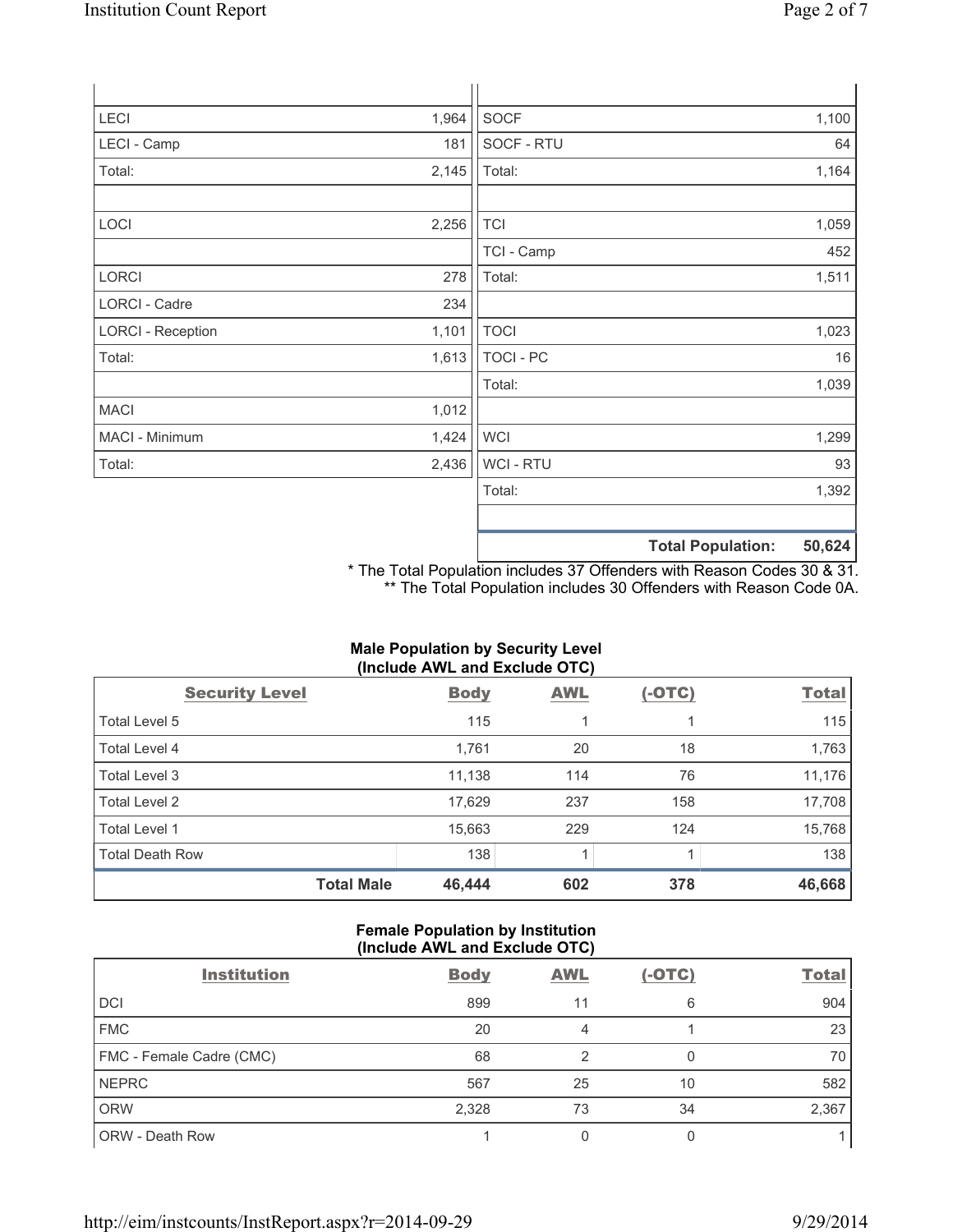|                 | <b>Total Population:</b> | 50,550 | 717 | 429 | 50,838 |
|-----------------|--------------------------|--------|-----|-----|--------|
|                 | <b>Total Female</b>      | 4,106  | 115 | 51  | 4,170  |
| ORW - RTU       |                          | 39     |     |     | 39     |
| ORW - Reception |                          | 175    |     |     | 175 I  |
| ORW - PC        |                          |        |     |     |        |

## **Male Population by Institution: Security Level 5 (Include AWL and Exclude OTC)**

| <b>Institution</b>   | <b>Body</b> | <b>AWL</b> | (-OTC) | <u>Total</u> |
|----------------------|-------------|------------|--------|--------------|
| <b>OSP</b>           | 115         |            |        | 115          |
| <b>Total Level 5</b> | 115         |            |        | 115'         |

# **Male Population by Institution: Security Level 4 (Include AWL and Exclude OTC)**

| <b>Institution</b>                | <b>Body</b>    | <b>AWL</b>          | $(-OTC)$            | <b>Total</b>              |
|-----------------------------------|----------------|---------------------|---------------------|---------------------------|
| CCI                               | $\overline{2}$ | $\mathbf 0$         | $\mathbf 0$         | $\sqrt{2}$                |
| CRC                               | 6              | $\mathbf 0$         | $\mathsf 0$         | $\,6$                     |
| CRC - Cadre                       | 1              | $\mathsf{O}\xspace$ | $\mathsf{O}\xspace$ | 1                         |
| CRC - Reception                   | $\overline{4}$ | $\mathsf 0$         | $\mathsf{O}\xspace$ | 4                         |
| CRC - RTU                         | 1              | $\mathsf{O}\xspace$ | 0                   | $\mathbf{1}$              |
| FMC - Intensive Care - Male (CMC) | $\mathbf 0$    | $\mathbf{1}$        | 1                   | $\mathsf 0$               |
| <b>LECI</b>                       | $\overline{4}$ | $\mathsf{O}\xspace$ | $\mathsf{O}\xspace$ | $\overline{4}$            |
| <b>LORCI</b>                      | 5              | $\mathbf 0$         | $\mathsf{O}\xspace$ | $\sqrt{5}$                |
| <b>MANCI</b>                      | 5              | $\mathsf 0$         | $\mathsf{O}\xspace$ | $\,$ 5 $\,$               |
| MCI                               | 1              | $\mathbf 0$         | 0                   | 1                         |
| <b>NCCI</b>                       | 3              | $\mathbf 0$         | $\mathbf 0$         | $\sqrt{3}$                |
| <b>OSP</b>                        | 322            | $\,$ 3 $\,$         | 3                   | 322                       |
| <b>RCI</b>                        | $\mathsf 3$    | $\mathbf 0$         | $\mathsf{O}\xspace$ | $\ensuremath{\mathsf{3}}$ |
| <b>SOCF</b>                       | 1,079          | 11                  | 11                  | 1,079                     |
| SOCF - RTU                        | 61             | $\mathbf 0$         | $\mathsf{O}\xspace$ | 61                        |
| <b>TCI</b>                        | 17             | $\overline{2}$      | $\mathbf 0$         | 19                        |
| <b>TOCI</b>                       | 224            | $\overline{2}$      | $\overline{2}$      | 224                       |
| <b>TOCI - PC</b>                  | 10             | $\mathsf 0$         | $\mathsf{O}\xspace$ | 10                        |
| <b>WCI</b>                        | 13             | 1                   | 1                   | 13                        |
| <b>Total Level 4</b>              | 1,761          | 20                  | 18                  | 1,763                     |

## **Male Population by Institution: Security Level 3 (Include AWL and Exclude OTC)**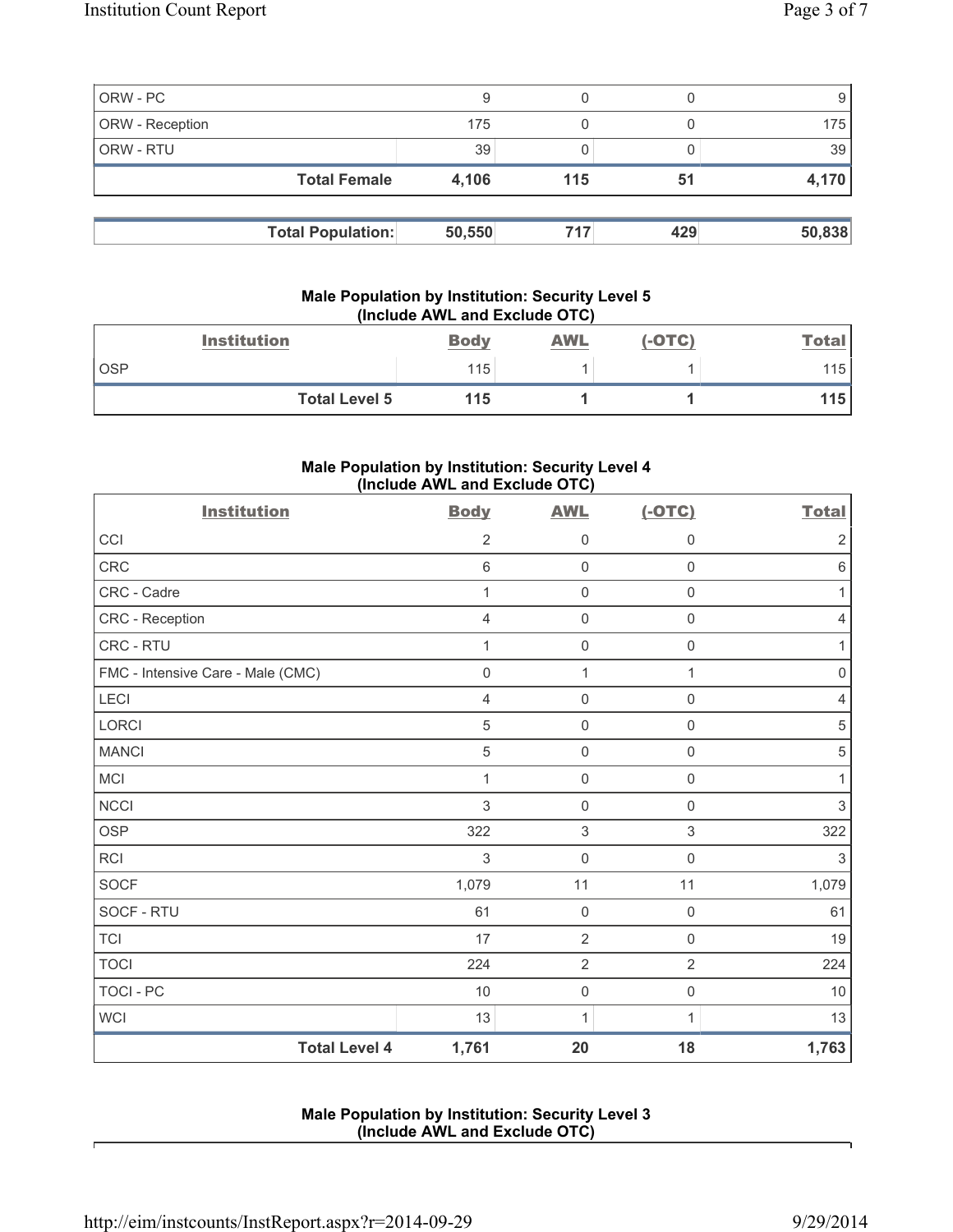| <b>Institution</b>                | <b>Body</b>               | <b>AWL</b>                | $(-OTC)$            | <b>Total</b>              |
|-----------------------------------|---------------------------|---------------------------|---------------------|---------------------------|
| <b>ACI</b>                        | 24                        | $\ensuremath{\mathsf{3}}$ | $\mathsf{O}\xspace$ | 27                        |
| ACI-PC                            | 68                        | $\mathsf{O}\xspace$       | 0                   | 68                        |
| <b>BECI</b>                       | $\,6\,$                   | $\mathbf{1}$              | $\mathbf{1}$        | $\,6\,$                   |
| CCI                               | $\sqrt{3}$                | $\mathsf{O}\xspace$       | $\mathsf 0$         | $\ensuremath{\mathsf{3}}$ |
| CRC                               | 97                        | $\ensuremath{\mathsf{3}}$ | $\,$ 3 $\,$         | 97                        |
| CRC - Cadre                       | 211                       | $\mathsf{O}\xspace$       | $\mathsf 0$         | 211                       |
| CRC - Reception                   | 653                       | 11                        | $\overline{7}$      | 657                       |
| CRC - RTU                         | 16                        | $\mathsf{O}\xspace$       | $\mathsf 0$         | 16                        |
| <b>FMC</b>                        | $\overline{2}$            | $\mathsf{O}\xspace$       | $\mathsf{O}\xspace$ | $\sqrt{2}$                |
| FMC - Intensive Care - Male (CMC) | $\,8\,$                   | $\mathbf 0$               | $\mathsf{O}\xspace$ | $\,8\,$                   |
| <b>LAECI</b>                      | $\overline{7}$            | $\mathsf{O}\xspace$       | $\mathsf 0$         | 7                         |
| LECI                              | 1,815                     | 22                        | 17                  | 1,820                     |
| LOCI                              | 5                         | $\mathbf{1}$              | $\mathsf{O}\xspace$ | $6\,$                     |
| LORCI                             | 65                        | 20                        | 15                  | 70                        |
| <b>LORCI - Cadre</b>              | 214                       | $\mathsf{O}\xspace$       | $\mathsf 0$         | 214                       |
| <b>LORCI - Reception</b>          | 585                       | $\overline{2}$            | $\overline{2}$      | 585                       |
| <b>MANCI</b>                      | 2,191                     | 12                        | $\overline{7}$      | 2,196                     |
| MCI                               | $\hbox{9}$                | $\mathsf{O}\xspace$       | $\mathsf 0$         | $9\,$                     |
| <b>NCCI</b>                       | 13                        | $\mathsf{O}\xspace$       | $\mathsf 0$         | 13                        |
| <b>NCI</b>                        | 13                        | $\mathsf{O}\xspace$       | $\mathsf{O}\xspace$ | 13                        |
| PCI                               | 47                        | $\ensuremath{\mathsf{3}}$ | $\mathsf{O}\xspace$ | 50                        |
| RCI                               | 1,970                     | 17                        | 14                  | 1,973                     |
| <b>RICI</b>                       | 14                        | $\mathsf{O}\xspace$       | $\mathsf{O}\xspace$ | 14                        |
| SCI                               | $\sqrt{3}$                | $\mathsf 0$               | $\mathsf 0$         | $\sqrt{3}$                |
| <b>SOCF</b>                       | 20                        | $\mathsf{O}\xspace$       | $\mathsf 0$         | 20                        |
| SOCF - RTU                        | $\ensuremath{\mathsf{3}}$ | $\mathsf 0$               | $\mathsf 0$         | $\sqrt{3}$                |
| <b>TCI</b>                        | 976                       | $\,8\,$                   | 3                   | 981                       |
| TCI - Camp                        | 1                         | $\mathsf 0$               | $\mathsf{O}\xspace$ | 1                         |
| <b>TOCI</b>                       | 775                       | $\mathbf 1$               | 1                   | 775                       |
| <b>TOCI - PC</b>                  | $\,6\,$                   | $\mathsf{O}\xspace$       | $\mathsf{O}\xspace$ | $\,6\,$                   |
| <b>WCI</b>                        | 1,227                     | 10                        | $\,6\,$             | 1,231                     |
| <b>WCI - RTU</b>                  | 91                        | $\mathsf{O}\xspace$       | $\mathsf 0$         | 91                        |
| <b>Total Level 3</b>              | 11,138                    | 114                       | 76                  | 11,176                    |

## **Male Population by Institution: Security Level 2 (Include AWL and Exclude OTC)**

|            | <b>Institution</b> | <b>Body</b> | <b>AWL</b> | $(-OTC)$ | <u>Total</u> |
|------------|--------------------|-------------|------------|----------|--------------|
| <b>ACI</b> |                    | 563         |            | Ċ.       | 564          |
|            |                    |             |            |          |              |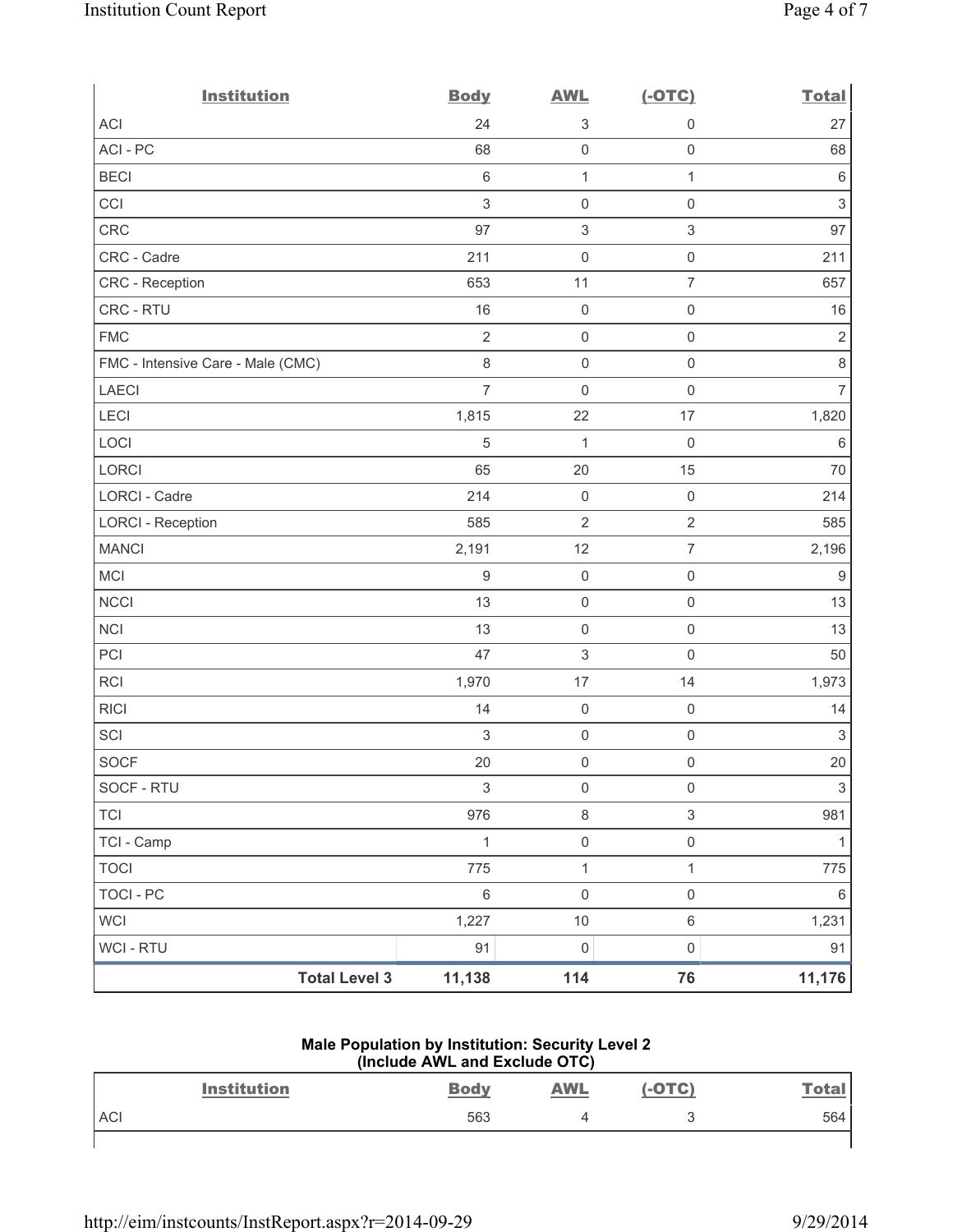| ACI-PC                            | 70           | $\mathsf{O}\xspace$ | $\mathsf 0$         | $70\,$     |
|-----------------------------------|--------------|---------------------|---------------------|------------|
| <b>ACI - RTU</b>                  | 79           | $\mathsf{O}\xspace$ | $\mathbf 0$         | 79         |
| <b>BECI</b>                       | 1,579        | 29                  | 15                  | 1,593      |
| CCI                               | 1,736        | 16                  | $\,8\,$             | 1,744      |
| CRC                               | 124          | 4                   | $\mathsf 3$         | 125        |
| CRC - Cadre                       | 54           | $\mathsf{O}\xspace$ | $\mathsf 0$         | 54         |
| CRC - Reception                   | 234          | $\overline{2}$      | $\overline{2}$      | 234        |
| CRC - RTU                         | 21           | $\mathsf{O}\xspace$ | $\mathsf 0$         | 21         |
| CRC - Youth                       | $\sqrt{3}$   | $\mathbf 0$         | $\mathsf 0$         | $\sqrt{3}$ |
| <b>FMC</b>                        | 10           | $\mathsf{O}\xspace$ | $\mathsf 0$         | 10         |
| FMC - Intensive Care - Male (CMC) | 19           | $\mathsf{O}\xspace$ | $\mathsf 0$         | 19         |
| GCI                               | 781          | 5                   | $\overline{4}$      | 782        |
| <b>LAECI</b>                      | 1,128        | 24                  | 19                  | 1,133      |
| LECI                              | 126          | $\mathsf 0$         | $\mathsf 0$         | 126        |
| LOCI                              | 1,078        | $\boldsymbol{9}$    | $\sqrt{5}$          | 1,082      |
| LORCI                             | 114          | 18                  | 14                  | 118        |
| LORCI - Cadre                     | 14           | $\mathsf{O}\xspace$ | $\mathsf 0$         | 14         |
| <b>LORCI - Reception</b>          | 351          | $\,6\,$             | $\,6\,$             | 351        |
| <b>MACI</b>                       | 1,012        | $\sqrt{2}$          | $\sqrt{2}$          | 1,012      |
| <b>MANCI</b>                      | 28           | $\mathbf 0$         | $\mathsf 0$         | 28         |
| MCI                               | 1,711        | 23                  | 16                  | 1,718      |
| MCI - Camp                        | $\mathbf{1}$ | $\mathsf{O}\xspace$ | $\mathsf{O}\xspace$ | 1          |
| <b>NCCI</b>                       | 1,647        | 25                  | 15                  | 1,657      |
| NCCI - Camp                       | 12           | $\mathsf{O}\xspace$ | $\mathsf 0$         | 12         |
| <b>NCI</b>                        | 1,766        | 31                  | 26                  | 1,771      |
| PCI                               | 834          | 16                  | $\overline{4}$      | 846        |
| <b>RCI</b>                        | 177          | $\sqrt{2}$          | 1                   | 178        |
| <b>RICI</b>                       | 1,168        | 13                  | 10                  | 1,171      |
| SCI                               | 1,084        | $\,8\,$             | $\sqrt{5}$          | 1,087      |
| <b>TCI</b>                        | 22           | $\mathsf{O}\xspace$ | $\mathsf 0$         | 22         |
| <b>TOCI</b>                       | 23           | $\mathsf 0$         | $\mathsf{O}\xspace$ | 23         |
| <b>WCI</b>                        | 59           | $\mathsf{O}\xspace$ | $\mathsf 0$         | 59         |
| <b>WCI - RTU</b>                  | 1            | $\mathsf{O}\xspace$ | $\mathsf{O}\xspace$ | 1          |
| <b>Total Level 2</b>              | 17,629       | 237                 | 158                 | 17,708     |

## **Male Population by Institution: Security Level 1 (Include AWL and Exclude OTC)**

| <b>Institution</b> | <b>Body</b> | <b>AWL</b> | $(-OTC)$ | <b>Total</b> |
|--------------------|-------------|------------|----------|--------------|
| <b>ACI</b>         | 737         |            |          | 740          |
| ACI-PC             | 24          |            |          | 24           |